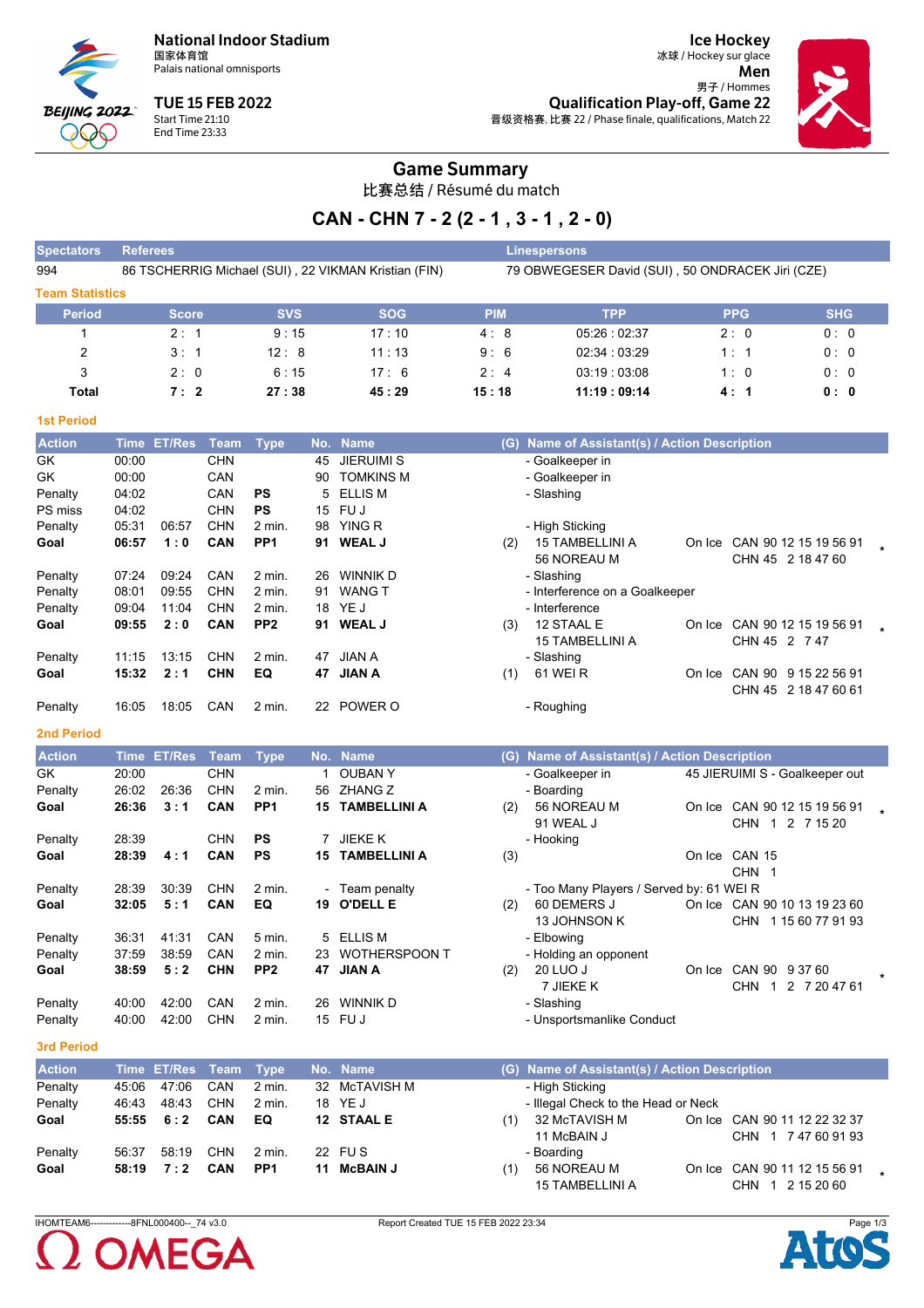### **National Indoor Stadium**

国家体育馆 Palais national omnisports

**TUE 15 FEB 2022** Start Time 21:10 **End Time 23:33** 

**Ice Hockey** 冰球 / Hockey sur glace

Men

男子 / Hommes **Qualification Play-off, Game 22** 晋级资格赛, 比赛 22 / Phase finale, qualifications, Match 22



Action No. Name (G) Name of Assistant(s) / Action Description Time ET/Res Team Type  $GK$ 60:00 CAN 90 TOMKINS M - Goalkeeper out 60:00 CHN GK 1 OUBAN Y - Goalkeeper out **Goalkeeper Records** 

## Team: CAN - Canada

**BEIJING 2022** 

**000** 

| No. Name          | <b>SOG</b> | SVS. | MIP   | No. Name            | <b>SOG</b> | <b>SVS</b> | <b>MIP</b> |
|-------------------|------------|------|-------|---------------------|------------|------------|------------|
| 90 TOMKINS Matt   | 29         | 27   | 60:00 | OUBAN Yongli        | 28         | 23         | 40:00      |
| 80 PASQUALE Eddie |            |      |       | 45 JIERUIMI Shimisi |            | 15         | 20:00      |
|                   |            |      |       | 33 HAN Pengfei      |            |            |            |

Team: CHN - China

#### **Game Statistics**

|              | Team: CAN (Black)                |                |                |                |                |          |                |                   |          |                |                |                |                      |       |                |                |             |                    |    |      |
|--------------|----------------------------------|----------------|----------------|----------------|----------------|----------|----------------|-------------------|----------|----------------|----------------|----------------|----------------------|-------|----------------|----------------|-------------|--------------------|----|------|
|              | <b>Head Coach: JULIEN Claude</b> |                |                |                |                |          |                |                   |          |                |                |                | <b>Shots on Goal</b> |       |                |                | Time on Ice |                    |    |      |
|              | No. Pos. Name                    | G              | $\overline{A}$ | Đ              |                |          |                | PIM FO+ FO- FO+/- | FO%      |                | $\overline{2}$ | $\overline{3}$ | <b>OT TS</b>         | $+/-$ | $\overline{2}$ | 3              | <b>OT</b>   | <b>TOT SHF AVG</b> |    |      |
| 11 F         | McBAIN Jack                      | 1.             | $\mathbf{1}$   | 2              | 0              | $\Omega$ | 0              | 0                 | 0.00     | 0              | $\Omega$       | 2              | 2                    | $+1$  | 3:17 2:45 5:16 |                |             | 11:18              | 17 | 0:39 |
| 12 F         | STAAL Eric +C                    |                |                | $\overline{2}$ | 0              | 13       | 8              | 5                 | 61.90    | 4              | $\Omega$       | $\overline{2}$ | 6                    | $+1$  | 7:18 4:32 4:45 |                |             | 16:35              | 24 | 0:41 |
| 22 D         | POWER Owen                       | 0              | 0              | 0              | 2              | $\Omega$ | $\Omega$       | $\Omega$          | 0.00     | 1              | 0              |                | 2                    | 0     | 8:01 6:46 5:46 |                |             | 20:33              | 28 | 0:44 |
| 32 F         | <b>McTAVISH Mason</b>            | 0              | 1              |                | $\overline{2}$ | 0        | 0              | 0                 | 0.00     | $\overline{2}$ | 0              | $\Omega$       | 2                    | $+1$  | 5:28 4:48 5:08 |                |             | 15:24              | 22 | 0:42 |
| 37 D         | <b>ROBINSON Mat</b>              | 0              | 0              | $\Omega$       | $\Omega$       | $\Omega$ | $\Omega$       | $\Omega$          | 0.00     | $\mathbf{1}$   | 0              |                | $\overline{2}$       | $+1$  | 4:10 5:28 7:21 |                |             | 16:59              | 26 | 0:39 |
| 9 F          | <b>KNIGHT Corban</b>             | $\Omega$       | 0              | 0              | 0              | 5        | 2              | 3                 | 71.43    |                | 2              |                | 4                    | $-1$  | 6:05 5:36 5:40 |                |             | 17:21              | 26 | 0:40 |
| 15 F         | <b>TAMBELLINI Adam</b>           | $\overline{2}$ | 3              | 5              | 0              | 5        | $\overline{2}$ | 3                 | 71.43    | 1              | 3              |                | 5                    | -1    | 5:43 4:16 5:43 |                |             | 15:42              | 20 | 0:47 |
| 23 D         | <b>WOTHERSPOON Tyler</b>         | $\Omega$       | 0              | $\Omega$       | 2              | $\Omega$ | $\Omega$       | $\Omega$          | 0.00     | 1              | 0              | 0              |                      | $+1$  | 3:15 5:43 4:32 |                |             | 13:30              | 26 | 0:31 |
| 56 D         | NOREAU Maxim +A                  | 0              | 3              | 3              | $\Omega$       | 0        | $\Omega$       | 0                 | 0.00     | 1              | 1              |                | 3                    | $-1$  | 7:59 5:37 3:33 |                |             | 17:09              | 24 | 0:42 |
| 91 F         | <b>WEAL Jordan</b>               | $\overline{2}$ |                | 3              | $\Omega$       | 4        | $\Omega$       |                   | 4 100.00 | 2              |                |                | 4                    | $-1$  | 6:55 4:13 4:33 |                |             | 15:41              | 19 | 0:49 |
| 10 F         | <b>STREET Ben</b>                | 0              | 0              | 0              | 0              | 8        | 4              | 4                 | 66.67    | 0              | 0              | 2              | 2                    | $+1$  | 2:16 5:22 4:49 |                |             | 12:27              | 21 | 0:35 |
| 13 F         | <b>JOHNSON Kent</b>              | 0              | $\mathbf{1}$   | 1              | 0              | 0        | 0              | 0                 | 0.00     | 0              | 1              |                | $\overline{2}$       | $+1$  | 3:58 5:10 3:44 |                |             | 12:52              | 20 | 0:38 |
| 19 F         | O'DELL Eric                      |                | 0              |                | $\Omega$       | 5        | 1              | 4                 | 83.33    | $\mathbf{0}$   | 1              | $\Omega$       |                      | $+1$  | 6:43 6:51 2:29 |                |             | 16:03              | 23 | 0:41 |
| 44 D         | <b>BARBERIO Mark</b>             | 0              | 0              | $\Omega$       | 0              | 0        | 0              | 0                 | 0.00     | 2              | 0              | 2              | 4                    | 0     | 4:01 5:54 6:14 |                |             | 16:09              | 24 | 0:40 |
| 60 D         | <b>DEMERS Jason</b>              | 0              |                |                | $\Omega$       | 0        | $\Omega$       | $\Omega$          | 0.00     | 0              | 0              | $\Omega$       | 0                    | $+1$  | 4:12 5:07 5:22 |                |             | 14:41              | 23 | 0:38 |
| 5 D          | <b>ELLIS Morgan</b>              | $\Omega$       | 0              | 0              | 5              | 0        | 0              | 0                 | 0.00     | 0              | 0              | $\Omega$       | 0                    | 0     | 2:57 2:42 4:43 |                |             | 10:22              | 18 | 0:34 |
| 26 F         | <b>WINNIK Daniel</b>             | 0              | 0              | 0              | 4              | 0        | 0              | 0                 | 0.00     | 0              | 1              | 1              | 2                    | 0     | 4:07 4:46 3:56 |                |             | 12:49              | 20 | 0:38 |
| 27 F         | <b>CRACKNELL Adam</b>            | 0              | 0              | $\Omega$       | $\Omega$       |          | 3              | $-2$              | 25.00    | $\Omega$       | 0              | 0              | 0                    | 0     | 2:27 2:37 2:29 |                |             | 7:33               | 9  | 0:50 |
| 51 F         | DESHARNAIS David +A              | 0              | 0              | 0              | $\Omega$       | 4        | 5              | $-1$              | 44.44    | 1              | 0              | 0              |                      | 0     | 5:13 4:33 4:38 |                |             | 14:24              | 22 | 0:39 |
| 96 F         | HO-SANG Josh                     | 0              | 0              | 0              | $\Omega$       | 0        | $\Omega$       | 0                 | 0.00     | 0              | 1              |                | 2                    | 0     |                | 1:42 2:23 5:19 |             | 9:24               | 15 | 0:37 |
| 80 GK        | <b>PASQUALE Eddie</b>            | $\Omega$       | 0              | 0              | 0              |          |                |                   |          | 0              | 0              | 0              | 0                    |       |                |                |             |                    |    |      |
| 90 GK        | <b>TOMKINS Matt</b>              | 0              | $\mathbf 0$    | 0              | 0              |          |                |                   |          | 0              | 0              | $\Omega$       | 0                    |       |                |                |             |                    |    |      |
| <b>Total</b> |                                  |                | 7 12 19        |                | 15             | 45       | 25             |                   | 20 64.29 |                | 17 11 17       |                | 45                   |       |                |                |             |                    |    |      |

|               | Team: CHN (White)                |                |          |                |          |              |          |                   |       |   |                |          |                      |       |             |                      |      |           |          |                    |
|---------------|----------------------------------|----------------|----------|----------------|----------|--------------|----------|-------------------|-------|---|----------------|----------|----------------------|-------|-------------|----------------------|------|-----------|----------|--------------------|
|               | <b>Head Coach: ZANATTA Ivano</b> |                |          |                |          |              |          |                   |       |   |                |          | <b>Shots on Goal</b> |       | Time on Ice |                      |      |           |          |                    |
| No. Pos. Name |                                  | G.             | A        | P.             |          |              |          | PIM FO+ FO- FO+/- | FO%   |   | $\overline{2}$ | 3        | <b>OT TS</b>         | $+/-$ |             | $\overline{2}$       | 3    | <b>OT</b> |          | <b>TOT SHF AVG</b> |
| 5 D           | <b>RUIAN Sipulaoer</b>           | 0              | 0        | 0              | 0        |              | 0        | 0                 | 0.00  |   |                |          | 4                    | 0     |             | 9:13 9:2910:38       |      | 29:20     | 36       | 0:48               |
| 7 D           | <b>JIEKE Kailiaosi</b>           | 0              |          |                | 0        | 0            | 0        | 0                 | 0.00  | 0 |                | $\Omega$ |                      | -1    |             | 8:38 7:33 8:25       |      | 24:36     | 33       | 0:44               |
| 15 F          | FU Jiang                         | 0              | 0        | 0              | 2        | 0            |          | -1                | 0.00  | 3 | 2              | $\Omega$ | 5                    | -1    |             | 9:31 8:18 7:47       |      | 25:36     | 29       | 0:52               |
| 20 F          | LUO Jia                          | 0              |          |                | 0        | 14           | 15       | -1                | 48.28 | 0 | 0              | $\Omega$ | 0                    | 0     |             | 8:45 6:39 6:57       |      | 22:21     | 29       | 0:46               |
| 22 F          | <b>FU Shuai</b>                  | 0              | 0        | $\Omega$       | 2        | $\Omega$     | $\Omega$ | $\Omega$          | 0.00  | 0 | 0              | $\Omega$ | 0                    | 0     |             | 6:27 6:43 7:50       |      | 21:00     | 25       | 0:50               |
|               |                                  |                |          |                |          |              |          |                   |       |   |                |          |                      |       |             |                      |      |           |          |                    |
| 19 F          | <b>ZHONG Wei</b>                 | 0              | 0        | 0              | 0        | 0            | 0        | 0                 | 0.00  | 0 | 0              | $\Omega$ | 0                    | 0     |             | 1:24 1:04 0:00       |      | 2:28      | 4        | 0:37               |
| 47 F          | JIAN An                          | $\overline{2}$ | $\Omega$ | $\overline{2}$ | 2        | 6            | 13       | -7                | 31.58 | 3 | 2              | -1       | 6                    | 0     |             | $6:10$ $6:04$ $6:20$ |      | 18:34     | 30       | 0:37               |
| 56 F          | <b>ZHANG Zesen</b>               | 0              | 0        | 0              | 2        | 0            | 0        | 0                 | 0.00  | 0 | 0              | $\Omega$ | 0                    | 0     |             | 1:35 1:46 2:19       |      | 5.40      | 9        | 0:37               |
| 60 D          | <b>DANNISI Aoxibofu</b>          | 0              | 0        | 0              | $\Omega$ | 0            | 0        | 0                 | 0.00  | 0 | 0              | $\Omega$ | 0                    | $-1$  |             | 6:31 6:22 7:05       |      | 19:58     | 23       | 0:52               |
| 77 D          | ZHENG Enlai +A                   | 0              | 0        | 0              | $\Omega$ | 0            | 0        | 0                 | 0.00  |   | $\Omega$       | $\Omega$ |                      | -1    |             | 2:15 4:25 2:07       |      | 8:47      | 14       | 0:37               |
|               |                                  |                |          |                |          |              |          |                   |       |   |                |          |                      |       |             |                      |      |           |          |                    |
| 2 D           | LIU Jie                          | 0              | 0        | 0              | 0        | $\mathbf{0}$ | 0        | 0                 | 0.00  | 0 |                |          | 2                    | $+1$  |             | 6:46 9:48 9:15       |      | 25:49     | 31       | 0:49               |
| 18 F          | YE Jinguang +C                   | 0              | 0        | $\Omega$       | 4        | 0            | 0        | 0                 | 0.00  |   | 0              | 2        | 3                    | $+1$  |             | 8:26 8:44 8:55       |      | 26:05     | 33       | 0:47               |
| 61 F          | <b>WEI Ruike</b>                 | 0              |          |                | $\Omega$ | $\Omega$     | 0        | 0                 | 0.00  | 0 | 2              | $\Omega$ | 2                    | $+1$  |             | 4:55 6:41            | 4:00 | 15:36     | 24       | 0:39               |
| 91 F          | WANG Taile +A                    | 0              | 0        | 0              | 2        | 5            | 16       | $-11$             | 23.81 |   | 3              |          | 5                    | -2    |             | 7:21 8:14 8:29       |      | 24:04     | 27       | 0:53               |
| 93 D          | <b>YUAN Junjie</b>               | 0              | 0        | $\Omega$       | $\Omega$ | 0            | 0        | $\Omega$          | 0.00  | 0 | 0              | $\Omega$ | 0                    | -2    |             | 3:49 5:18 6:01       |      | 15:08     | 20       | 0:45               |
| 6 D           | <b>CHEN Zimeng</b>               | 0              | 0        | 0              | 0        | $\Omega$     | 0        | 0                 | 0.00  | 0 | 0              | $\Omega$ | 0                    | 0     |             | $0.00$ $0.00$ $0.00$ |      | 0:00      | $\Omega$ | 0:00               |

IHOMTEAM6------------------8FNL000400--\_74 v3.0